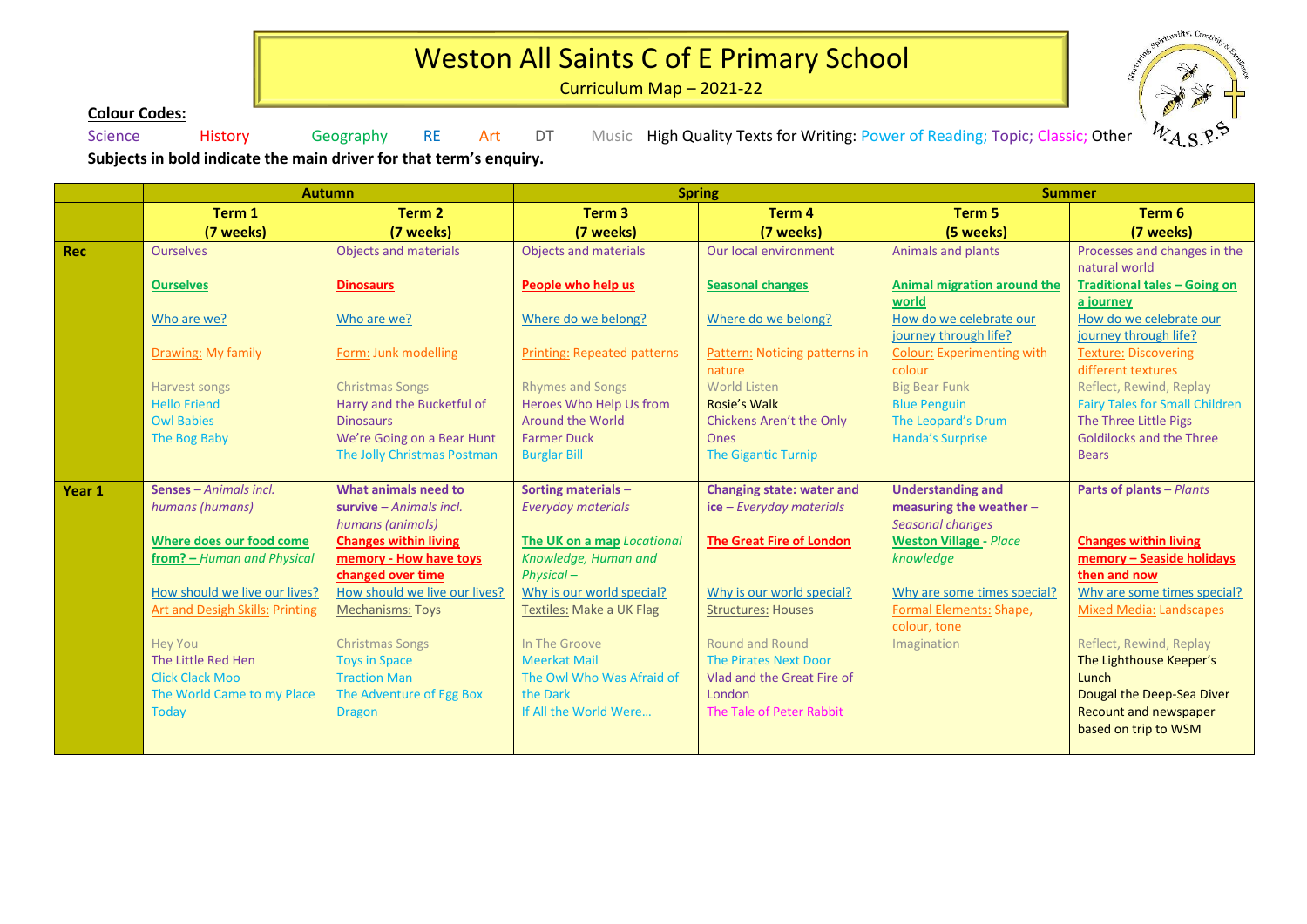Science History Geography RE Art DT Music High Quality Texts for Writing: Power of Reading; Topic; Classic; Other

|                   | <b>Autumn</b>                            |                                          | <b>Spring</b>                                              |                                                              | <b>Summer</b>                                            |                                                            |
|-------------------|------------------------------------------|------------------------------------------|------------------------------------------------------------|--------------------------------------------------------------|----------------------------------------------------------|------------------------------------------------------------|
|                   | Term 1                                   | Term 2                                   | Term <sub>3</sub>                                          | Term 4                                                       | Term <sub>5</sub>                                        | Term 6                                                     |
|                   | (7 weeks)                                | (7 weeks)                                | (7weeks)                                                   | (7 weeks)                                                    | (5 weeks)                                                | (7weeks)                                                   |
| Year <sub>2</sub> | <b>Materials, their properties</b>       | Testing the properties of                | Animals, habitats and food                                 | Animals, babies and health -                                 | What seeds need to grow                                  | <b>Gardens and allotments -</b>                            |
|                   | and matter $-$                           | materials - Use of everyday              | $chains$ – Living things and                               | <b>Animals including humans</b>                              | into plants - Plants                                     | Animals including humans                                   |
|                   | Use of everyday materials                | materials                                | their habitats                                             | (humans)                                                     |                                                          | (animals)                                                  |
|                   | <b>Compare a town in Brazil</b>          | Hot and cold areas of the                | <b>Famous people and</b>                                   | <b>Florence Nightingale and</b>                              | How can we help our world?                               | <b>Local Study - Isambard</b>                              |
|                   | with Weston Village -                    | world - Locational                       | explorers                                                  | <b>Mary Seacole</b>                                          | - Core concept: sustainability                           | <b>Kingdom Brunel</b>                                      |
|                   | Place knowledge                          | Knowledge, Human and                     | (Slavery triangle)                                         | (Mary Seacole)                                               |                                                          |                                                            |
|                   |                                          | <b>Physical</b>                          |                                                            |                                                              |                                                          |                                                            |
|                   | Why are some places                      | Why are some places                      | Why are some stories                                       | Why are some stories                                         | Why is Jesus special?                                    | Why is Jesus special?                                      |
|                   | special?<br><b>Textiles: Sew puppets</b> | special?<br>Art and Design Skills: Clay, | special?<br><b>Sculpture and Mixed Media</b>               | special?<br>Human Form: Drawing,                             | <b>Mechanisms: Vehicles</b>                              | <b>Structures: Bridges</b>                                 |
|                   |                                          | weaving, painting, shading               |                                                            | colour, collage                                              |                                                          |                                                            |
|                   | Hands, Feet, Heart                       | <b>Christmas Songs</b>                   | Short Fast Ride in a Time                                  | Holst - The Planets                                          | Your Imagination                                         | Reflect, Rewind, Replay                                    |
|                   |                                          |                                          | Machine                                                    |                                                              |                                                          |                                                            |
|                   | Rapunzel                                 | Leaf                                     | The Jolly Postman                                          | The Hodgeheg                                                 | The Storm Whale                                          | The Diary of a Killer Cat                                  |
|                   | A Planet full of Plastic                 | Pattan's Pumpkin                         | <b>George's Marvellous</b>                                 | Where the Wild Things Are                                    | The Three Little Wolves and                              | One Day on our Blue                                        |
|                   | The Secret Sky Garden                    | The Snail and the Whale                  | Medicine                                                   | Winnie the Pooh                                              | the Big Bad Pig                                          | Planetin the Savannah                                      |
|                   |                                          |                                          | Man on the Moon (a day in                                  |                                                              | Lila and the Secret Rain                                 | <b>The Magic Finger</b>                                    |
|                   |                                          |                                          | the life of Bob)                                           |                                                              |                                                          |                                                            |
| Year <sub>3</sub> | Bones, joints and nutrition -            | Rocks, fossils and soil -                | Magnets - Forces and                                       | Plant life and growth -                                      | Parts of a plant and                                     | Light and shadows $-Light$                                 |
|                   | Animals incl. humans                     | Rocks                                    | magnets                                                    | <b>Plants</b>                                                | $reproduction - Plants$                                  |                                                            |
|                   | (animals)                                |                                          |                                                            |                                                              |                                                          |                                                            |
|                   | <b>Ancient Egyptians</b>                 | Rivers incl. the water cycle -           | <b>Changes in Britain from</b>                             | <b>Roman Empire and its</b>                                  | UK Study: A Roman Legacy -                               | Natural disasters - Human                                  |
|                   |                                          | Human and physical                       | <b>Stone Age to Iron Age</b>                               | <b>impact on Britain</b>                                     | <b>Locational and place</b>                              | and physical                                               |
|                   |                                          |                                          |                                                            | (Septimus Severus)                                           | knowledge                                                |                                                            |
|                   | What is important to me?                 | What is important to me?                 | What can we learn from the<br>life and teachings of Jesus? | What can we learn from the                                   | What does it mean to belong                              | What does it mean to belong                                |
|                   | Mechanisms: Levers - The                 | <b>Formal Elements: Shapes,</b>          | <b>Prehistoric Art</b>                                     | life and teachings of Jesus?<br><b>Textiles: Roman Tunic</b> | to a religion (Hinduism)?<br><b>Structures: Aqueduct</b> | to a religion (Hinduism)?<br>Art and Design Skills: Shadow |
|                   | Shadouf                                  | wire, shading                            |                                                            |                                                              |                                                          | puppets                                                    |
|                   | <b>WWII Songs</b>                        | <b>Christmas Songs</b>                   | Stop, Listen and Appraise                                  | Gospel - Lean On Me                                          | Mamma Mia                                                | Reflect, Rewind, Replay                                    |
|                   | The Stepsister's Story                   | <b>Red Cherry Red</b>                    | This Moose Belongs to Me                                   | Julius Caesar/James and the                                  | <b>Pugs of the North</b>                                 | <b>African Tales</b>                                       |
|                   | <b>Stig of the Dump</b>                  | The Wind in the Willows                  | My Name is Not Refugee                                     | <b>Giant Peach?</b>                                          | Mr Penguin and the Lost                                  | <b>The Wild Robot</b>                                      |
|                   | The Day the Crayons Quit                 | Think of an Eel                          | The Hundred Mile an Hour                                   | The Story of Dr Dolittle                                     | Treasure                                                 | <b>The Great Kapok Tree</b>                                |
|                   |                                          |                                          | <b>Dog</b>                                                 | <b>Meet the Ancient Romans</b>                               | <b>How Plants Work</b>                                   |                                                            |
|                   |                                          |                                          |                                                            |                                                              |                                                          |                                                            |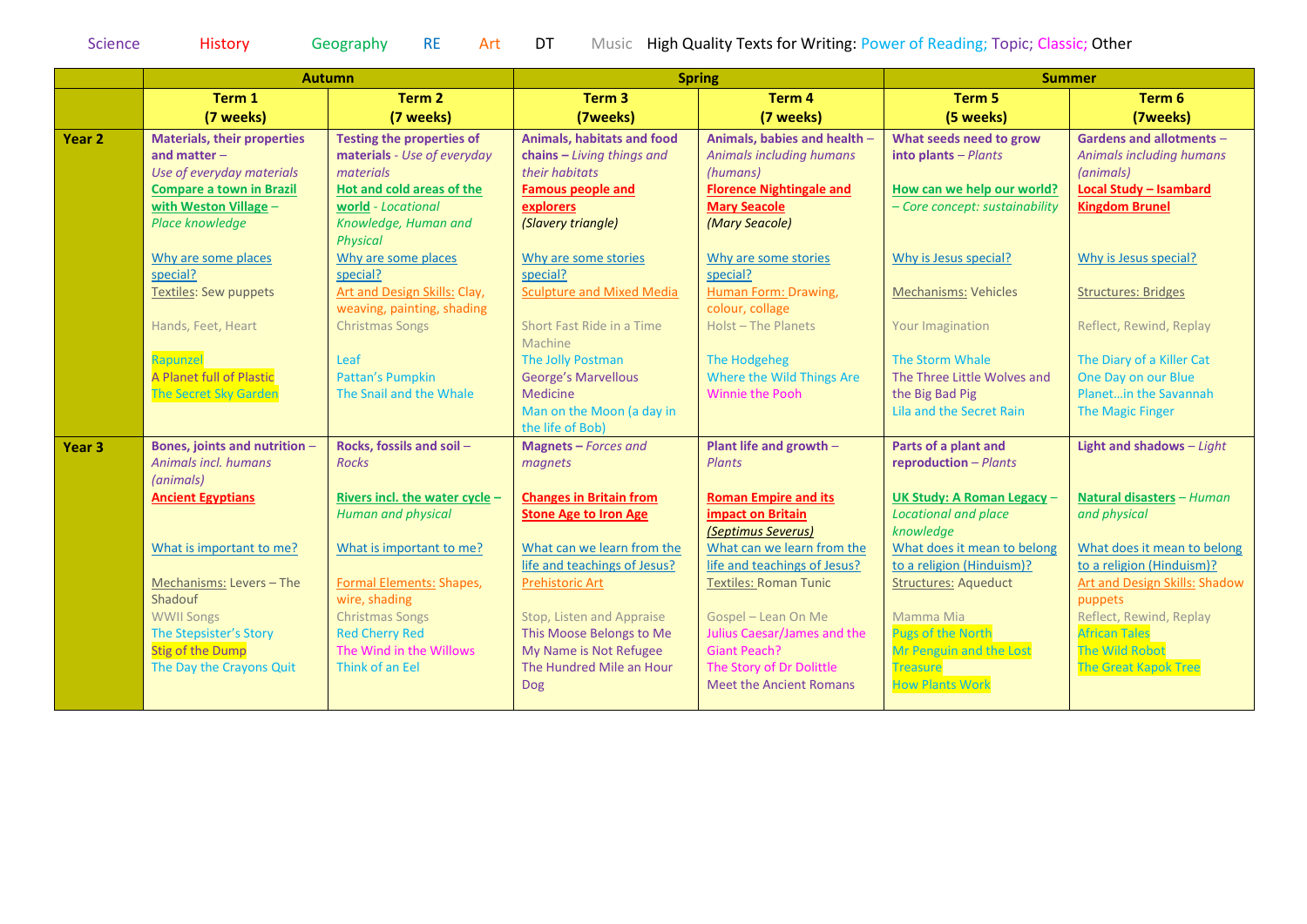Science History Geography RE Art DT Music High Quality Texts for Writing: Power of Reading; Topic; Classic; Other

| <b>Autumn</b>                                                    |                                                                                       | <b>Spring</b>                                                                  |                                                                                                             | <b>Summer</b>                                                                                              |                                                                                                                                                        |
|------------------------------------------------------------------|---------------------------------------------------------------------------------------|--------------------------------------------------------------------------------|-------------------------------------------------------------------------------------------------------------|------------------------------------------------------------------------------------------------------------|--------------------------------------------------------------------------------------------------------------------------------------------------------|
| Term 1<br>(7 weeks)                                              | Term 2<br>(7 weeks)                                                                   | Term <sub>3</sub><br>(7weeks)                                                  | Term 4<br>(7 weeks)                                                                                         | Term 5<br>(5 weeks)                                                                                        | Term 6<br>(7weeks)                                                                                                                                     |
| Teeth and digestive system -<br>Animals incl. humans<br>(humans) | Electricity - Electricity                                                             | Sound, vibration, pitch and<br>$volume - Sound$                                | Solids, liquids and gases -<br><b>States of matter</b>                                                      | <b>Classification of living things</b><br>and their habitats $-Living$<br>things and their habitats        | Human impact on habitats -<br>Living things and their<br>habitats                                                                                      |
| <b>The Mayan Civilisation</b>                                    | <b>Anglo Saxons</b>                                                                   | <b>Vikings</b>                                                                 | Mountains - Human and<br>physical                                                                           | Asian Study: China -<br><b>Locational and place</b><br>knowledge                                           | Migration of people -<br><b>Human and physical</b>                                                                                                     |
| What does it mean to belong                                      | What does it mean to belong                                                           | Why do religious books and                                                     | Why do religious books and                                                                                  | Why are some journeys and                                                                                  | Why are some journeys and<br>places special?                                                                                                           |
| <b>Structures: Design a stable</b>                               | <b>Electrical Systems: Electronic</b>                                                 | <b>Art and Design Skills:</b>                                                  | Mechanisms: Pulleys, gears                                                                                  | <b>Formal Elements:</b>                                                                                    | <b>Sculpture: Drums</b>                                                                                                                                |
| Let Your Spirit Fly                                              | <b>Christmas Songs</b>                                                                | Violins -                                                                      | Violins -                                                                                                   | Violins -                                                                                                  | Reflect, Rewind, Replay                                                                                                                                |
|                                                                  |                                                                                       |                                                                                |                                                                                                             |                                                                                                            |                                                                                                                                                        |
| <b>Space</b> - Earth and Space                                   | Properties of materials -<br>Properties and changes of<br>materials                   | Changing materials -<br>Properties and changes of<br>materials                 | Gravity and resistance -<br><b>Forces</b>                                                                   | their habitats                                                                                             | <b>Human growth and</b><br>development - Animals incl.<br>humans (humans)                                                                              |
| <b>Ancient Greece</b>                                            | <b>Understanding climate zones</b><br>and biomes - Locational<br>knowledge, human and | Trade and economics -<br><b>Human and physical</b>                             | Local Study - The Georgians<br>(in Bath)<br>(Bath and the slave trade)                                      | <b>South American Study:</b><br>Rainforests - Locational and<br>place knowledge                            | <b>Coasts and erosion: Isle of</b><br><b>Wight</b> - Locational<br>knowledge, human and<br>physical                                                    |
| How do we make moral                                             | How do we make moral                                                                  | How do people express their                                                    | How do people express their                                                                                 | What does it mean to belong                                                                                | What does it mean to belong                                                                                                                            |
|                                                                  |                                                                                       |                                                                                |                                                                                                             |                                                                                                            | to a religion (Islam)?                                                                                                                                 |
| Mechanisms                                                       | <b>Every Picture Tells a Story</b>                                                    | Design for a Purpose                                                           | <b>Structures: Georgian</b><br>Architecture                                                                 | <b>Textiles: Amazon Headdress</b>                                                                          | <b>Formal Elements: Printing,</b><br>collage, designs                                                                                                  |
| Livin' On A Prayer                                               | <b>Christmas Songs</b>                                                                | Make You Feel My Love                                                          | Fresh Prince of Bel Air                                                                                     | Dancing In The Street                                                                                      | Reflect, Rewind, Rewind                                                                                                                                |
| The Adventures of Odysseus                                       | <b>Cloud Busting</b>                                                                  | The Boy at the Back of the                                                     | <b>The Rabbits</b>                                                                                          | There's a Boy in the Girls'                                                                                | <b>The Savage</b>                                                                                                                                      |
|                                                                  |                                                                                       |                                                                                | Wardrobe                                                                                                    |                                                                                                            | <b>Floodland</b>                                                                                                                                       |
|                                                                  | to a religion (Christianity)?<br>structure<br>choices?<br>Conker                      | to a religion (Christianity)?<br>quiz<br>physical<br>choices?<br><b>Cosmic</b> | teachings matter?<br><b>Curators, Willow plates</b><br>beliefs, identity and<br>experience?<br><b>Class</b> | teachings matter?<br>and hydraulics<br>beliefs, identity and<br>experience?<br>The Lion, the Witch and the | places special?<br>Geometrics, printing<br>Lifecycles - Living things and<br>to a religion (Islam)?<br><b>Bathroom</b><br><b>Tom's Midnight Garden</b> |